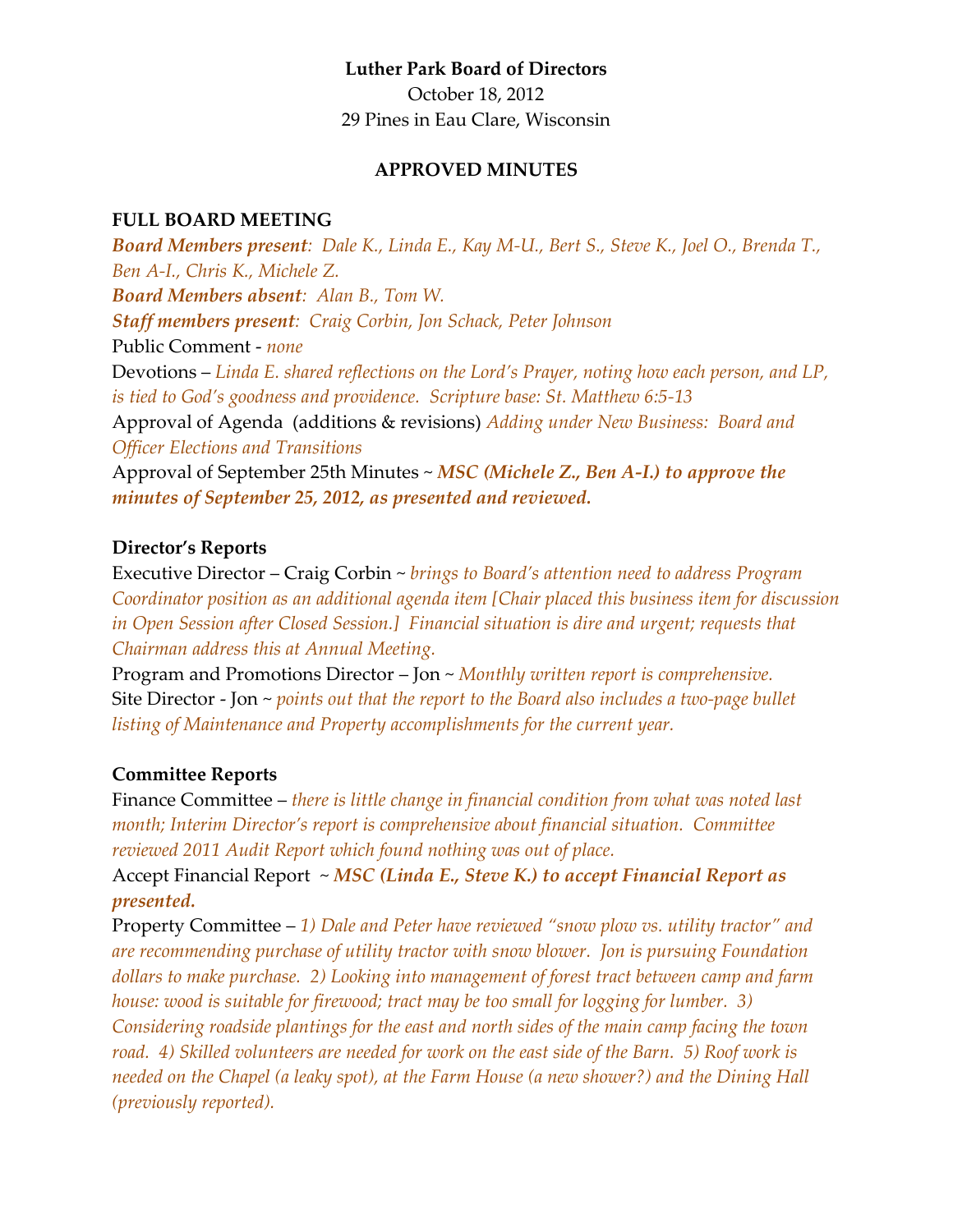Program Committee – *1) Summer 2013 schedule is in draft mode. 2) For weeks 2 and 7, we are adding the opportunity for elementary age campers to stay in cabins; the older campers already have this option. 3) Will attempt to grow capacity in Family Camp week(s) and Vacation Bible School (in recent years, LP has had to decline requests for these ministries due to operating at capacity.) 4) Camp brochure for 2013 will be produced "in-house," and will be similar to the 2011 piece. 5) Recommending the 2013 base fee for VBS be increased to \$1300 (from \$1200), and cost of additional counselor be \$325 (up from \$300). [VBS is staffed at the regular level of one counselor per nine VBS children; three counselors are included in the \$1300 fee; for VBS registrations above 27, an additional counselor is required (one per nine additional children) at \$325 for each additional counselor.]*

*MSC (Dale K., Kay M-U.) to increase 2013 VBS fees as outlined in point 5) above.*

Executive Committee ~ *announced that there have been several meetings to prepare for leadership transition, and designing staffing configuration relative to budget concerns.* 

### **New Business**

Annual Meeting Reports – *printed copies were distributed at Board Meeting; Committee chairpersons are asked to be available at Annual Meeting for questions and comments.* Plow Truck/skid steer/utility tractor discussion – *see Property Committee report above* Line of Credit Sterling Bank – *Craig has requested the Bank consider increasing our Line of Credit to \$75K (currently at \$50K with \$40K being utilized); awaiting answer.*

Trivia for Annual Meeting- 80 years of camp history – *Chris K and Jon Schack are working on this, to help break up AM agenda; Canteen clothing items available for sharing with the trivia winners.*

Board/Officer Transition – *Chris K is requesting off-going board members attend Board meetings in November and December to assist new board members in transition. Election of Board officers, and appointment to Board Committees will happen at regular November meeting, rather than immediately after Annual Meeting as in years past.*

Christmas Gifts ~ *Dale K. offers that if you would like to honor a special person with a money gift to Luther Park in lieu of a physical Christmas present, you can do so, generously, and Diana in the camp office will prepare an attractive acknowledgement for you to pass along to the honored individual; and at least three parties will be pleasantly and well-blessed.*

## **Un-finished business**

Review Finance Committee 2013 Budget Recommendations ~ *Finance Committee has worked hard to bring proposed expenditures more realistically in line with anticipated income; they have worked with Program, Property and Executive Committees' requests; and having review Canteen inventory remainders, felt they could trim the Canteen budget a little.*  Luther Woods Committee Update – *no news* Advocate Program/Ambassadors Program ~ *no report* 80th Anniversary recap ~ *well summarized in Jon Schack's written reports* Executive Director Job update- closing date tomorrow ~ *it is believed that the number of applicants is "low" at this time; anticipating that the quality of same is "high."*